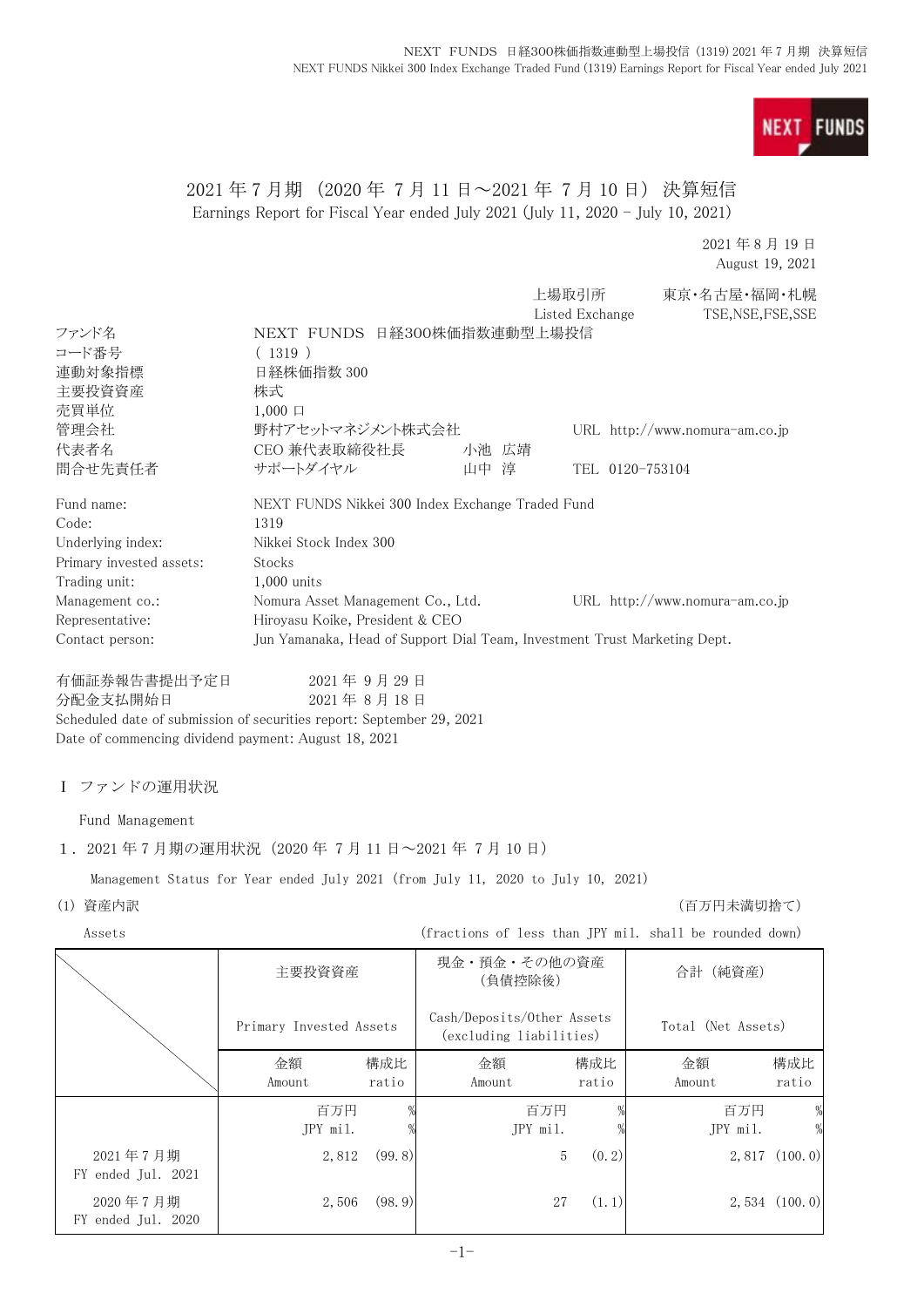### (2) 設定・交換実績 (2) またまま (1) これまでは こころには こうしょう にっぽん (千口未満切捨て)

Creation and Exchange (fractions of less than one thousand units shall be rounded down)

|                                | 前計算期間末<br>発行済口数<br>No. of Issued Units<br>at End of Previous<br>Fiscal Period<br>$\left( \textcircled{1}\right)$ | 設定口数<br>No. of Units Created<br>(Q) | 交換口数<br>No. of Units<br>Exchanged<br>(③) | 当計算期間末<br>発行済口数<br>No. of Issued Units<br>at End of Fiscal<br>Period<br>$(D+2-3)$ |
|--------------------------------|------------------------------------------------------------------------------------------------------------------|-------------------------------------|------------------------------------------|-----------------------------------------------------------------------------------|
|                                | 千口<br>'000 units                                                                                                 | 千口<br>'000 units                    | 千口<br>'000 units                         | 千口<br>'000 units                                                                  |
| 2021年7月期<br>FY ended Jul. 2021 | 8,485                                                                                                            | 3,000                               | 3,954                                    | 7,531                                                                             |
| 2020年7月期<br>FY ended Jul. 2020 | 30, 294                                                                                                          | 1,900                               | 23,709                                   | 8,485                                                                             |

(3) 基準価額

Net Asset Value

|                                | 総資産<br>Total Assets Liabilities<br>$\mathcal{L}(\mathbb{D})$ | 負債<br>$\left( \circled{2} \right)$ | 純資産<br>Net Assets<br>$(③(①-②))$ | 100 口当り基準価額<br>((3) 当計算期間末発行済口数) ×100)<br>Net Asset Value per 100 units<br>$((\textcircled{3}/\text{No. of } I$ ssued Units at End of Fiscal<br>Period $)\times$ 100) |
|--------------------------------|--------------------------------------------------------------|------------------------------------|---------------------------------|-----------------------------------------------------------------------------------------------------------------------------------------------------------------------|
|                                | 百万円<br>JPY mil.                                              | 百万円<br>$JPY$ mil.                  | 百万円<br>JPY mil.                 | 円<br><b>JPY</b>                                                                                                                                                       |
| 2021年7月期<br>FY ended Jul. 2021 | 2,873                                                        | 55                                 | 2,817                           | 37, 416                                                                                                                                                               |
| 2020年7月期<br>FY ended Jul. 2020 | 2,742                                                        | 207                                | 2,534                           | 29,872                                                                                                                                                                |

### (4) 分配金

Dividend Payment

|                                | 100 口当り分配金<br>Dividend per 100 units |
|--------------------------------|--------------------------------------|
|                                | 円<br><b>JPY</b>                      |
| 2021年7月期<br>FY ended Jul. 2021 | 657.1                                |
| 2020年7月期<br>FY ended Jul. 2020 | 2, 212.9                             |

### 2.会計方針の変更

Change in Accounting Policies

| ① 会計基準等の改正に伴う変更                                             | 無 |    |
|-------------------------------------------------------------|---|----|
| Changes accompanying revision to accounting standards, etc. |   | No |
| ② ①以外の変更                                                    | 無 |    |
| Changes other than those in $(l)$                           |   | Nο |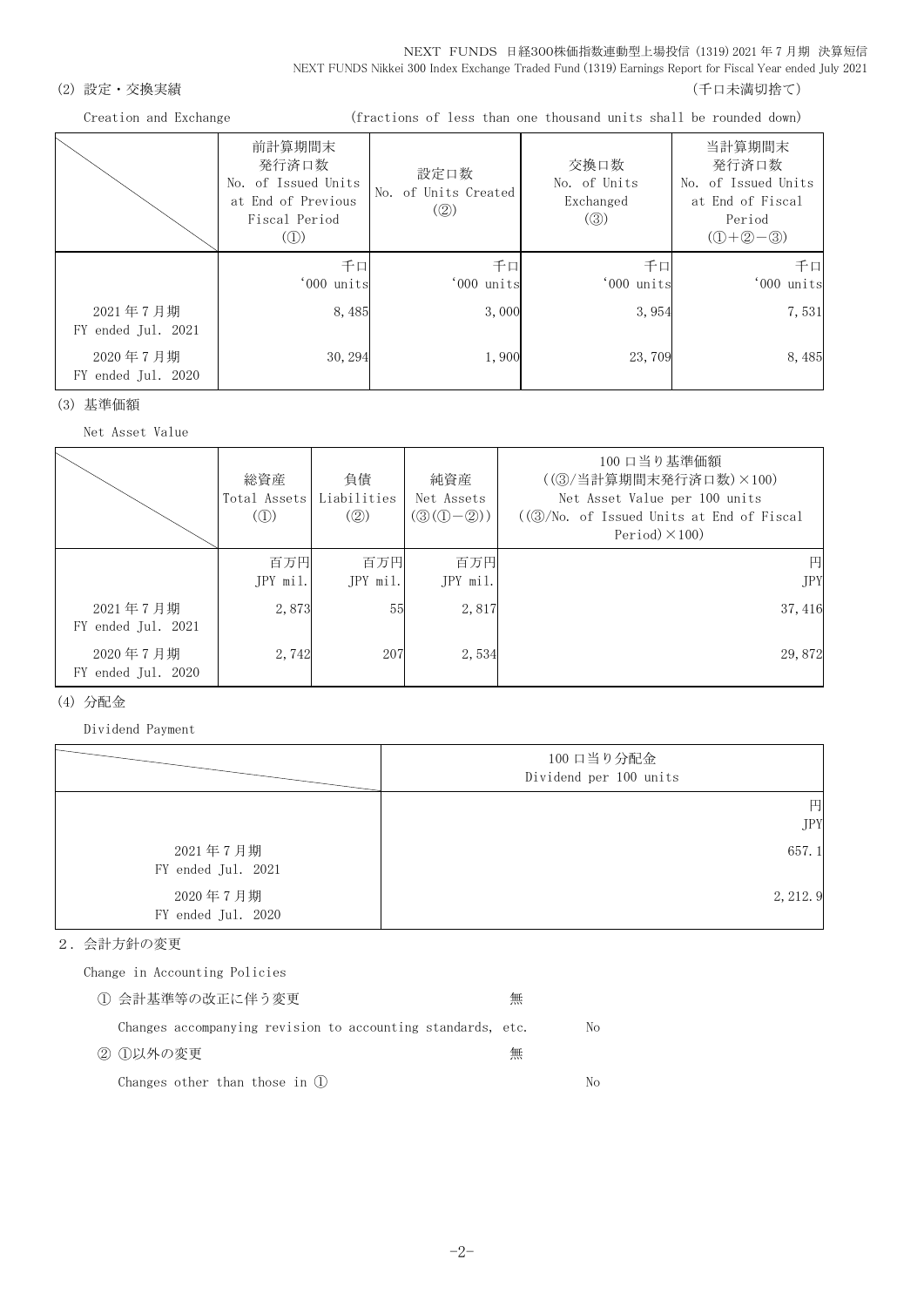## Ⅱ 財務諸表等 Financial Statements

# (1)【貸借対照表】 Balance Sheet

|                                                     |                                                                   | (単位:円) (Unit:JPY)                                                 |
|-----------------------------------------------------|-------------------------------------------------------------------|-------------------------------------------------------------------|
|                                                     | 第26期<br>(2020年7月10日現在)<br>26th Fiscal Year<br>As of July 10, 2020 | 第27期<br>(2021年7月10日現在)<br>27th Fiscal Year<br>As of July 10, 2021 |
|                                                     | 金額 Amount                                                         | 金額 Amount                                                         |
| 資産の部<br>Assets                                      |                                                                   |                                                                   |
| 流動資産<br>Current assets                              |                                                                   |                                                                   |
| コール・ローン<br>Call loans                               | 199, 852, 504                                                     | 56, 473, 671                                                      |
| 株式<br>Stocks                                        | 2, 506, 895, 050                                                  | 2, 812, 593, 690                                                  |
| 未収入金<br>Accounts receivable - other                 | 20, 074, 860                                                      |                                                                   |
| 未収配当金<br>Accrued dividends receivable               | 15, 302, 650                                                      | 4, 026, 700                                                       |
| 流動資産合計<br>Total current assets                      | 2, 742, 125, 064                                                  | 2, 873, 094, 061                                                  |
| 資産合計<br>Total assets                                | 2, 742, 125, 064                                                  | 2, 873, 094, 061                                                  |
| 負債の部<br>Liabilities                                 |                                                                   |                                                                   |
| 流動負債<br>Current liabilities                         |                                                                   |                                                                   |
| 未払金<br>Accounts payable - other                     | 556, 182                                                          | 198,500                                                           |
| 未払収益分配金<br>Unpaid dividends                         | 187, 779, 081                                                     | 49, 487, 975                                                      |
| 未払受託者報酬<br>Trustee fees payable                     | 3, 631, 355                                                       | 1,085,612                                                         |
| 未払委託者報酬<br>Investment trust management fees payable | 15, 251, 556                                                      | 4, 396, 607                                                       |
| 未払利息<br>Accrued interest expenses                   | 114                                                               | 78                                                                |
| その他未払費用<br>Other accrued expenses                   | 72,588                                                            | 21,624                                                            |
| 流動負債合計<br>Total current liabilities                 | 207, 290, 876                                                     | 55, 190, 396                                                      |
| 負債合計<br>Total liabilities                           | 207, 290, 876                                                     | 55, 190, 396                                                      |
| 純資産の部<br>Net assets                                 |                                                                   |                                                                   |
| 元本等<br>Principal and other                          |                                                                   |                                                                   |
| 元本<br>Principal                                     | 2, 053, 528, 752                                                  | 1, 822, 567, 340                                                  |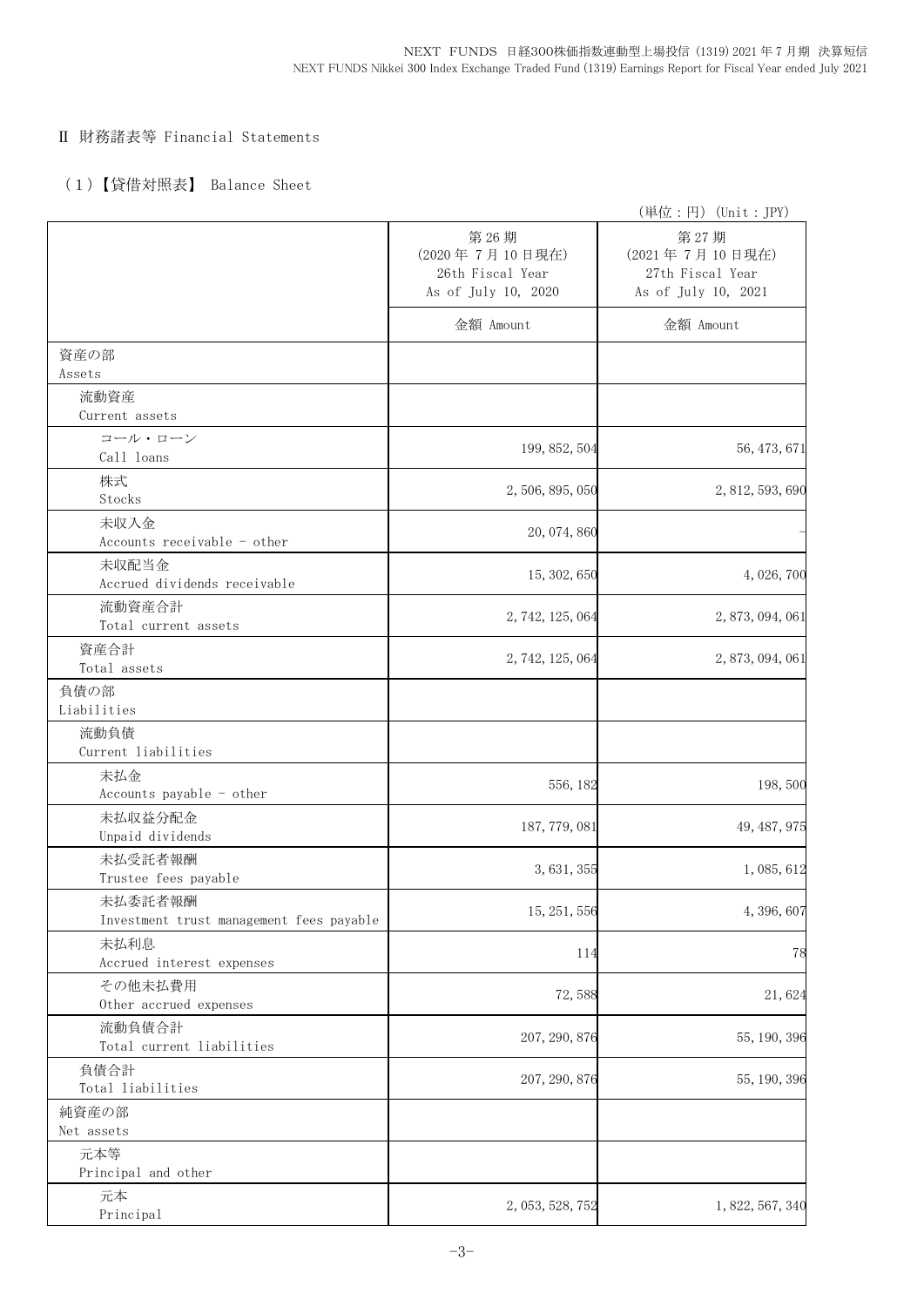| 剰余金<br>Surplus                                        |                  |                  |
|-------------------------------------------------------|------------------|------------------|
| 期末剰余金又は期末欠損金(△)<br>Surplus (deficit) at end of period | 481, 305, 436    | 995, 336, 325    |
| (分配準備積立金)<br>(Reserve for distribution)               | 1,375            | 6,570            |
| 元本等合計<br>Total principal and other                    | 2, 534, 834, 188 | 2, 817, 903, 665 |
| 純資産合計<br>Total net assets                             | 2, 534, 834, 188 | 2, 817, 903, 665 |
| 負債純資産合計<br>Total liabilities and net assets           | 2, 742, 125, 064 | 2, 873, 094, 061 |

(2)【損益及び剰余金計算書】 Statement of Income and Retained Earnings

|                                                                                           |                                                                                                          | (単位:円) (Unit: JPY)                                                                                       |
|-------------------------------------------------------------------------------------------|----------------------------------------------------------------------------------------------------------|----------------------------------------------------------------------------------------------------------|
|                                                                                           | 第26期<br>2019年7月11日<br>自<br>2020年7月10日<br>至<br>26th Fiscal Year<br>From July 11, 2019<br>to July 10, 2020 | 第27期<br>2020年7月11日<br>目<br>至<br>2021年7月10日<br>27th Fiscal Year<br>From July 11, 2020<br>to July 10, 2021 |
|                                                                                           | 金額 Amount                                                                                                | 金額 Amount                                                                                                |
| 営業収益<br>Operating revenue                                                                 |                                                                                                          |                                                                                                          |
| 受取配当金<br>Dividend income                                                                  | 226, 829, 651                                                                                            | 60, 925, 935                                                                                             |
| 有価証券売買等損益<br>Profit and loss on buying and selling of<br>securities and other             | 14, 741, 016                                                                                             | 591, 255, 442                                                                                            |
| その他収益<br>Other revenue                                                                    | 85, 181                                                                                                  | 10,834                                                                                                   |
| 営業収益合計<br>Total operating revenue                                                         | 241, 655, 848                                                                                            | 652, 192, 211                                                                                            |
| 営業費用<br>Operating expenses                                                                |                                                                                                          |                                                                                                          |
| 支払利息<br>Interest expenses                                                                 | 39,644                                                                                                   | 13,094                                                                                                   |
| 受託者報酬<br>Trustee fees                                                                     | 7, 494, 857                                                                                              | 2, 224, 360                                                                                              |
| 委託者報酬<br>Investment trust management fees                                                 | 31, 478, 292                                                                                             | 9, 083, 593                                                                                              |
| その他費用<br>Other expenses                                                                   | 149,835                                                                                                  | 122, 552                                                                                                 |
| 営業費用合計<br>Total operating expenses                                                        | 39, 162, 628                                                                                             | 11, 443, 599                                                                                             |
| 営業利益又は営業損失(△)<br>Operating profit (loss)                                                  | 202, 493, 220                                                                                            | 640, 748, 612                                                                                            |
| 経常利益又は経常損失 (△)<br>Ordinary profit (loss)                                                  | 202, 493, 220                                                                                            | 640, 748, 612                                                                                            |
| 当期純利益又は当期純損失 (△)<br>Profit (loss)                                                         | 202, 493, 220                                                                                            | 640, 748, 612                                                                                            |
| 一部交換に伴う当期純利益金額の分配額又は一部交<br>換に伴う当期純損失金額の分配額(△)<br>Distribution of profit loss from partial |                                                                                                          |                                                                                                          |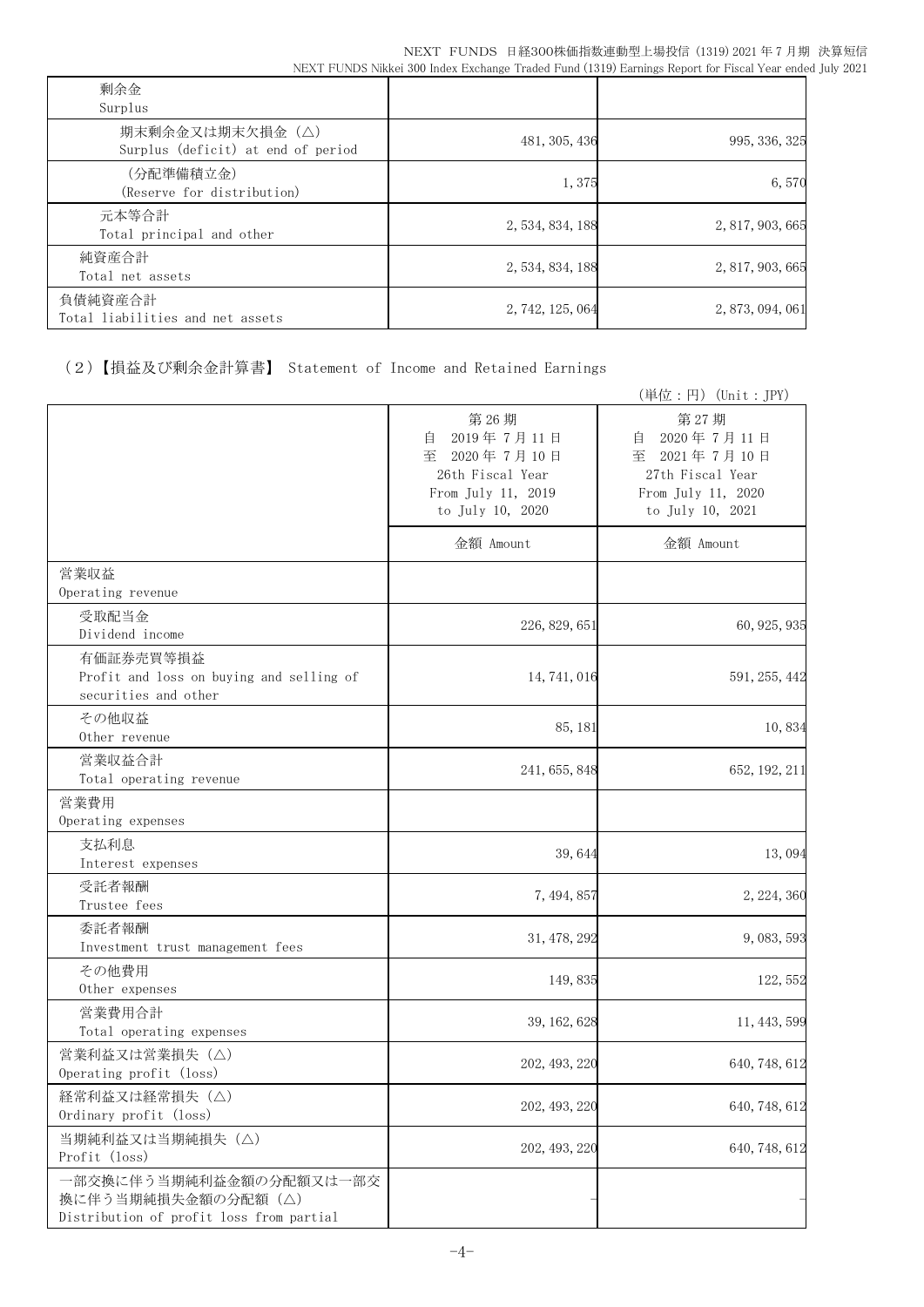|  | NEXT FUNDS 日経300株価指数連動型上場投信 (1319) 2021 年 7 月期 決算短信                                                     |  |
|--|---------------------------------------------------------------------------------------------------------|--|
|  | NEXT FUNDS Nikkei 300 Index Exchange Traded Fund (1319) Earnings Report for Fiscal Year ended July 2021 |  |

| exchange                                                                                                              |                  |               |
|-----------------------------------------------------------------------------------------------------------------------|------------------|---------------|
| 期首剰余金又は期首欠損金(△)<br>Surplus (deficit) at beginning of period                                                           | 2, 204, 741, 352 | 481, 305, 436 |
| 剰余金増加額又は欠損金減少額<br>Increase in surplus or decrease in deficit                                                          | 157, 225, 000    | 419, 520, 000 |
| 当期追加信託に伴う剰余金増加額又は欠損金減<br>少額<br>Increase in surplus or decrease in deficit<br>from additional subscriptions for period | 157, 225, 000    | 419, 520, 000 |
| 剰余金減少額又は欠損金増加額<br>Decrease in surplus or increase in deficit                                                          | 1, 895, 375, 055 | 496, 749, 748 |
| 当期一部交換に伴う剰余金減少額又は欠損金増<br>加額<br>Decrease in surplus or increase in deficit<br>from partial exchange                    | 1, 895, 375, 055 | 496, 749, 748 |
| 分配金<br>Dividends                                                                                                      | 187, 779, 081    | 49, 487, 975  |
| 期末剰余金又は期末欠損金(△)<br>Surplus (deficit) at end of period                                                                 | 481, 305, 436    | 995, 336, 325 |

# (3)【注記表】

(重要な会計方針に係る事項に関する注記)

| 1. 運用資産の評価基準及び評価方法 | 株式                                                                           |
|--------------------|------------------------------------------------------------------------------|
|                    | 原則として時価で評価しております。                                                            |
|                    | 時価評価にあたっては、市場価格のある有価証券についてはその最終相場(計算日 <br> に最終相場のない場合には、直近の日の最終相場)で評価しております。 |
| 2.費用・収益の計上基準       | 受取配当金                                                                        |
|                    | 原則として配当落ち日において、確定配当金額又は予想配当金額を計上しておりま                                        |
|                    | す。                                                                           |
|                    | 投資信託受益証券については、原則として収益分配金落ち日において、当該収益分                                        |
|                    | 配金額を計上しております。                                                                |
|                    | 有価証券売買等損益                                                                    |
|                    | 約定日基準で計上しております。                                                              |
|                    | 3.金融商品の時価等に関する事項の補金融商品の時価には、市場価格に基づく価額のほか、市場価格がない場合には合理                      |
| 足説明                | 的に算定された価額が含まれております。当該価額の算定においては一定の前提条                                        |
|                    | 件等を採用しているため、異なる前提条件等によった場合、当該価額が異なること                                        |
|                    | もあります。                                                                       |
| 4.その他              | 当ファンドの計算期間は、信託約款の規定により、2020 年 7 月 11 日から 2021 年                              |
|                    | 7 月 10 日までとなっております。                                                          |

(重要な会計上の見積りに関する注記) 該当事項はありません。

## (貸借対照表に関する注記)

|     | 第 26 期                  |                       |       | 第 27 期                  |                        |
|-----|-------------------------|-----------------------|-------|-------------------------|------------------------|
|     | 2020年7月10日現在            |                       |       | 2021年7月10日現在            |                        |
|     | 計算期間の末日における受益権の総数       |                       |       | 計算期間の末日における受益権の総数       |                        |
|     |                         | $8,485,656$ $\Box$    |       |                         | $7,531,270$ $\Box$     |
| 12. | 計算期間の末日における1単位当たりの純資産の額 |                       | $2$ . | 計算期間の末日における1単位当たりの純資産の額 |                        |
|     | 1口当たり純資産額               | 298.72円               |       | 1口当たり純資産額               | 374.16円                |
|     | (100 口当たり純資産額)          | $(29, 872 \text{ H})$ |       | (100 口当たり純資産額)          | $(37, 416 \,\boxplus)$ |

(損益及び剰余金計算書に関する注記)

| 第 26 期<br>自 2019年7月11日 | 第 27 期<br>自 2020年7月11日 |
|------------------------|------------------------|
| 至 2020年7月10日           | 至 2021年7月10日           |
| 1.分配金の計算過程             | 1.分配金の計算過程             |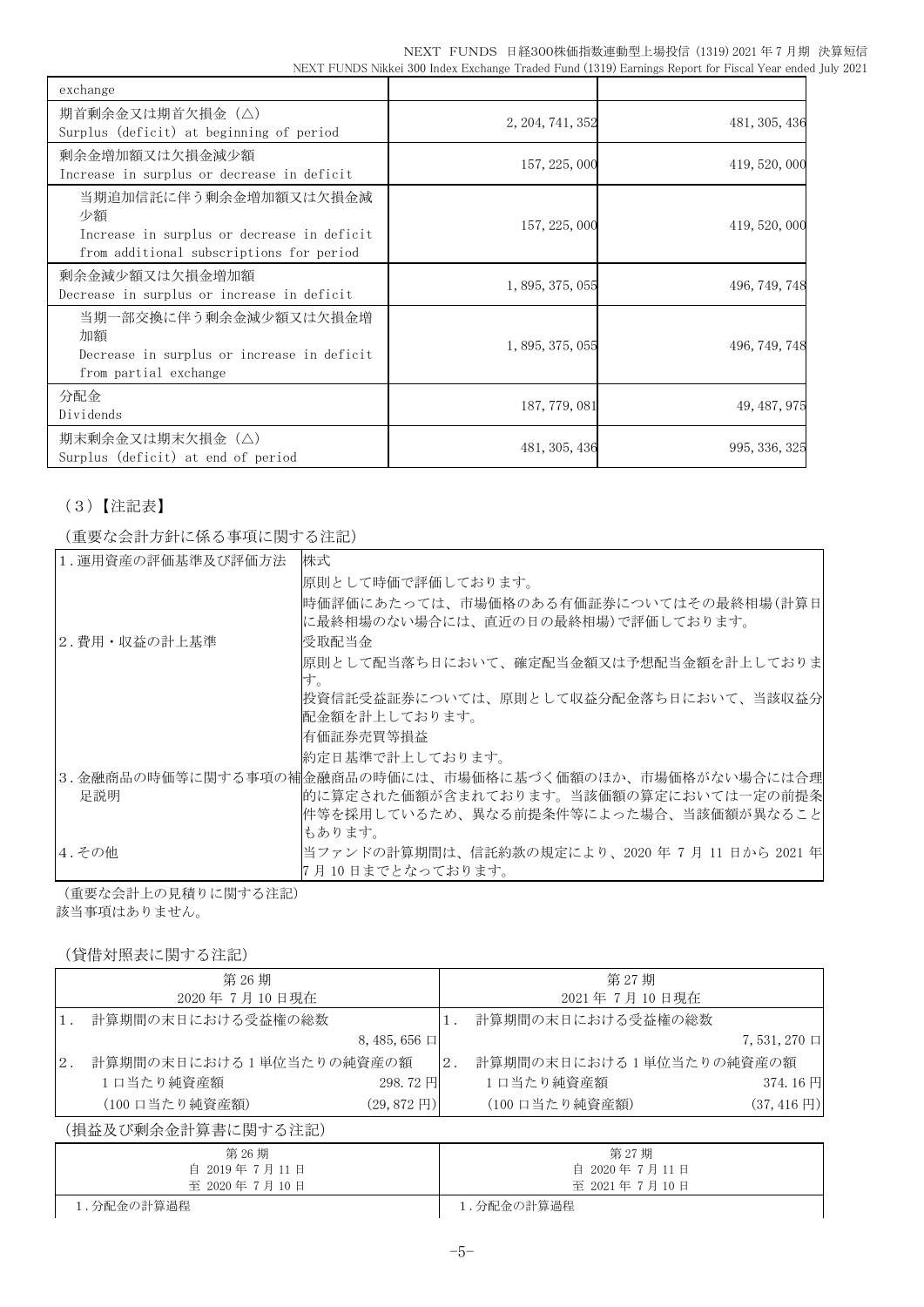|  | NEXT FUNDS 日経300株価指数連動型上場投信 (1319) 2021 年 7 月期 決算短信                                                     |  |
|--|---------------------------------------------------------------------------------------------------------|--|
|  | NEXT FUNDS Nikkei 300 Index Exchange Traded Fund (1319) Earnings Report for Fiscal Year ended July 2021 |  |

| 項目             |                      |                  | 項目             |                      |                    |
|----------------|----------------------|------------------|----------------|----------------------|--------------------|
| 当期配当等収益額       | А                    | 226, 875, 188 円  | 当期配当等収益額       | А                    | 60, 923, 675 円     |
| 分配準備積立金        | B                    | 28,252円          | 分配準備積立金        | B                    | 1,375円             |
| 配当等収益合計額       | $C=A+B$              | 226, 903, 440 円  | 配当等収益合計額       | $C=A+B$              | 60, 925, 050 円     |
| 経費             | D                    | $39, 122, 984$ 円 | 経費             | D                    | 11, 430, 505 円     |
| 収益分配可能額        | $E=C-D$              | 187, 780, 456 円  | 収益分配可能額        | $E=C-D$              | 49, 494, 545 円     |
| 収益分配金          | F                    | 187, 779, 081 円  | 収益分配金          | F                    | 49, 487, 975 円     |
| 次期繰越金(分配準備積立金) | $G = E - F$          | 1,375円           | 次期繰越金(分配準備積立金) | $G = E - F$          | $6,570$ 円          |
| 口数             | H                    | $8,485,656 \Box$ | 口数             | H                    | $7,531,270$ $\Box$ |
| 100 口当たり分配金    | $I = F/H \times 100$ | 2,212円90銭        | 100 口当たり分配金    | $I = F/H \times 100$ | 657円10銭            |

## (金融商品に関する注記)

(1)金融商品の状況に関する事項

| 第 26 期                                              | 第 27期                    |
|-----------------------------------------------------|--------------------------|
| 自 2019年7月11日                                        | 自 2020年7月11日             |
| 至 2020年7月10日                                        | 至 2021年7月10日             |
| 11. 金融商品に対する取組方針                                    | 1. 金融商品に対する取組方針          |
| 当ファンドは、投資信託及び投資法人に関する法律第2条第  同左                     |                          |
| 4項に定める証券投資信託であり、信託約款に規定する運用                         |                          |
| の基本方針に従い、有価証券等の金融商品に対して投資とし                         |                          |
| に運用することを目的としております。                                  |                          |
| 2. 金融商品の内容及びその金融商品に係るリスク                            | 2. 金融商品の内容及びその金融商品に係るリスク |
| 当ファンドが保有する金融商品の種類は、有価証券、コー                          | 同左                       |
| ル・ローン等の金銭債権及び金銭債務であります。                             |                          |
| 当ファンドが保有する有価証券の詳細は、(その他の注記)の                        |                          |
| 2 有価証券関係に記載しております。                                  |                          |
| これらは、株価変動リスクなどの市場リスク、信用リスク及                         |                          |
| び流動性リスクにさらされております。                                  |                          |
| 3. 金融商品に係るリスク管理体制                                   | 8. 金融商品に係るリスク管理体制        |
| 委託会社においては、独立した投資リスク管理に関する委員   同左                    |                          |
| 会を設け、パフォーマンスの考査及び運用リスクの管理を行                         |                          |
| なっております。                                            |                          |
| ○市場リスクの管理                                           |                          |
| 市場リスクに関しては、資産配分等の状況を常時、分析・把                         |                          |
| 握し、投資方針に沿っているか等の管理を行なっておりま                          |                          |
| す。                                                  |                          |
| ○信用リスクの管理                                           |                          |
| 信用リスクに関しては、発行体や取引先の財務状況等に関す                         |                          |
| る情報収集・分析を常時、継続し、格付等の信用度に応じた <br> 組入制限等の管理を行なっております。 |                          |
| ○流動性リスクの管理                                          |                          |
| 流動性リスクに関しては、必要に応じて市場流動性の状況を                         |                          |
| 把握し、取引量や組入比率等の管理を行なっております。                          |                          |

(2)金融商品の時価等に関する事項

| 第 26 期<br>2020年7月10日現在                                                                                     | 第 27期<br>2021年7月10日現在   |
|------------------------------------------------------------------------------------------------------------|-------------------------|
| 1.貸借対照表計上額、時価及び差額<br> 貸借対照表上の金融商品は原則としてすべて時価で評価し <br>ているため、貸借対照表計上額と時価との差額はありませ <br>$\mathcal{W}_{\alpha}$ | 1.貸借対照表計上額、時価及び差額<br>同左 |
| 2. 時価の算定方法<br>株式<br>(重要な会計方針に係る事項に関する注記)に記載して <br>おります。                                                    | 2. 時価の算定方法<br>同左        |
| コール・ローン等の金銭債権及び金銭債務<br>これらの科目は短期間で決済されるため、帳簿価額は時<br>価と近似していることから、当該帳簿価額を時価としてお                             |                         |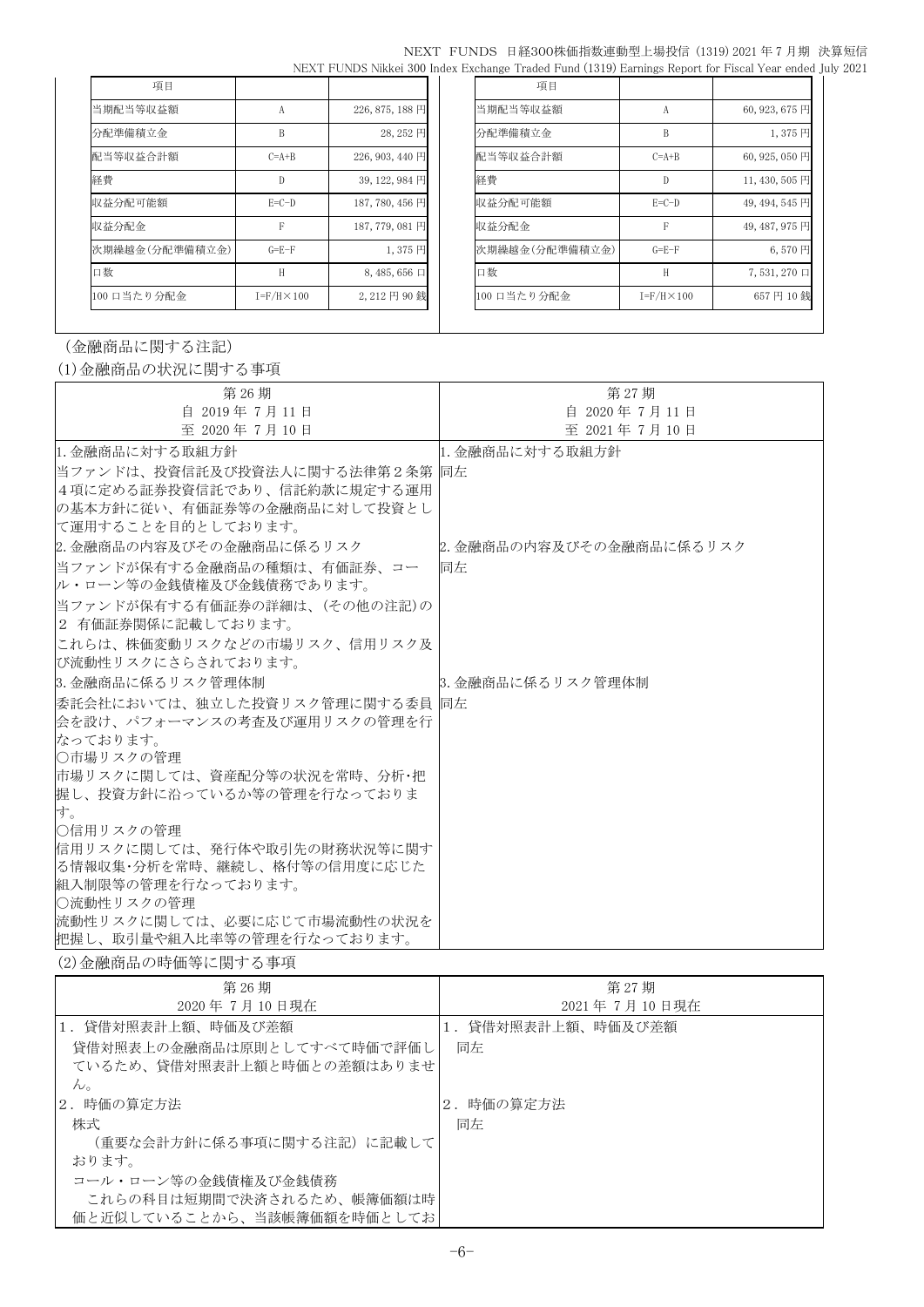ります。

| (関連当事者との取引に関する注記)                                             |              |
|---------------------------------------------------------------|--------------|
| 第 26 期                                                        | 第 27 期       |
| 自 2019年7月11日                                                  | 自 2020年7月11日 |
| 至 2020年7月10日                                                  | 至 2021年7月10日 |
| 市場価格その他当該取引に係る公正な価格を勘案して、一般 同左<br>の取引条件と異なる関連当事者との取引は行なわれていない |              |
| ため、該当事項はございません。                                               |              |

(その他の注記)

1 元本の移動

| 第 26 期                                           |                         |                          | 第 27 期       |                   |
|--------------------------------------------------|-------------------------|--------------------------|--------------|-------------------|
| 自 2019年7月11日                                     |                         |                          | 自 2020年7月11日 |                   |
| 至 2020年7月10日                                     |                         |                          | 至 2021年7月10日 |                   |
| 期首元本額                                            | 7, 331, 339, 906 円期首元本額 |                          |              | $2,053,528,752$ 円 |
| 期中追加設定元本額                                        |                         | 459, 800, 000 円期中追加設定元本額 |              | 726,000,000円      |
| 期中一部交換元本額                                        |                         | 5,737,611,154円期中一部交換元本額  |              | 956, 961, 412 円   |
| $\sim$ $\sim$ $\sim$ $\sim$ $\sim$ $\sim$ $\sim$ |                         |                          |              |                   |

2 有価証券関係

売買目的有価証券

| 種類 | 第 26 期<br>自 2019年7月11日<br>至 2020年7月10日 | 第 27期<br>自 2020年7月11日<br>至 2021年7月10日 |  |
|----|----------------------------------------|---------------------------------------|--|
|    | 損益に含まれた評価差額(円)                         | 損益に含まれた評価差額(円)                        |  |
| 株式 | $\triangle$ 13, 917, 082               | 399, 538, 423                         |  |
| 合計 | $\triangle$ 13, 917, 082               | 399, 538, 423                         |  |

3 デリバティブ取引関係

該当事項はありません。

# (4)【附属明細表】

第 1 有価証券明細表

(1)株式(2021 年 7 月 10 日現在)

(単位:円)

|          |     |              |       | 評価額       |             |  |
|----------|-----|--------------|-------|-----------|-------------|--|
| 種類<br>通貨 | 銘柄  | 株式数          | 単価    | 金額        | 備考          |  |
| 株式       | 日本円 | 日本水産         | 1,700 | 520.00    | 884,000     |  |
|          |     | マルハニチロ       | 300   | 2, 352.00 | 705,600     |  |
|          |     | サカタのタネ       | 300   | 3,650.00  | 1,095,000   |  |
|          |     | ホクト          | 200   | 1,921.00  | 384, 200    |  |
|          |     | INPEX        | 8,200 | 804.00    | 6, 592, 800 |  |
|          |     | コムシスホールディングス | 800   | 2, 993.00 | 2, 394, 400 |  |
|          |     | 大成建設         | 1,300 | 3,685.00  | 4,790,500   |  |
|          |     | 大林組          | 4,000 | 893.00    | 3,572,000   |  |
|          |     | 清水建設         | 4,400 | 868.00    | 3, 819, 200 |  |
|          |     | 鹿島建設         | 2,900 | 1, 413.00 | 4, 097, 700 |  |
|          |     | 西松建設         | 300   | 3,545.00  | 1,063,500   |  |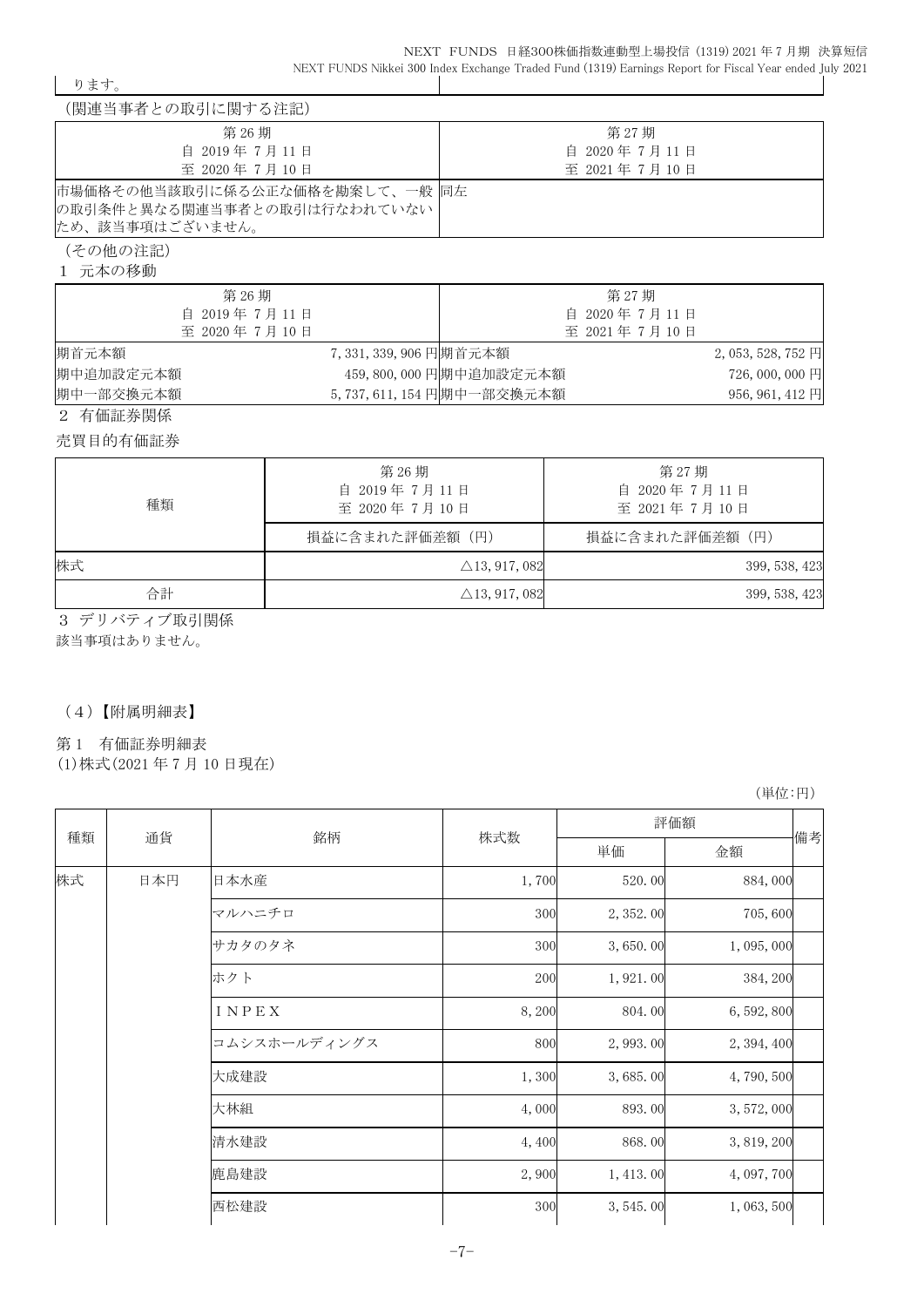| 前田建設工業          | 1,100 | 949.00     | 1, 043, 900  |
|-----------------|-------|------------|--------------|
| 奥村組             | 200   | 2,892.00   | 578, 400     |
| 戸田建設            | 1,800 | 741.00     | 1, 333, 800  |
| 大東建託            | 400   | 12, 510.00 | 5,004,000    |
| NIPPO           | 700   | 3,080.00   | 2, 156, 000  |
| 前田道路            | 500   | 2, 146.00  | 1,073,000    |
| 住友林業            | 1,100 | 1,985.00   | 2, 183, 500  |
| 大和ハウス工業         | 3,700 | 3, 312.00  | 12, 254, 400 |
| 積水ハウス           | 3,800 | 2, 218.50  | 8, 430, 300  |
| 中電工             | 300   | 2, 266.00  | 679,800      |
| 関電工             | 1,100 | 874.00     | 961, 400     |
| 九電工             | 400   | 3,550.00   | 1, 420, 000  |
| 日揮ホールディングス      | 1,400 | 1,002.00   | 1, 402, 800  |
| 高砂熱学工業          | 400   | 1,869.00   | 747,600      |
| 日清製粉グループ本社      | 1,700 | 1,650.00   | 2,805,000    |
| 山崎製パン           | 1,200 | 1,535.00   | 1, 842, 000  |
| ヤクルト本社          | 1,000 | 6, 310.00  | 6, 310, 000  |
| 明治ホールディングス      | 900   | 6,710.00   | 6, 039, 000  |
| 雪印メグミルク         | 400   | 2,039.00   | 815,600      |
| 日本ハム            | 600   | 4, 265. 00 | 2,559,000    |
| 伊藤ハム米久ホールディングス  | 1,700 | 709.00     | 1, 205, 300  |
| サッポロホールディングス    | 400   | 2, 307.00  | 922,800      |
| アサヒグループホールディングス | 2,800 | 5, 043.00  | 14, 120, 400 |
| キリンホールディングス     | 5,100 | 2,084.00   | 10, 628, 400 |
| 宝ホールディングス       | 1,100 | 1,327.00   | 1, 459, 700  |
| 伊藤園             | 500   | 6,470.00   | 3, 235, 000  |
| キッコーマン          | 1,100 | 6, 840.00  | 7,524,000    |
| 味の素             | 3,100 | 2,800.00   | 8,680,000    |
| キユーピー           | 800   | 2, 450.00  | 1,960,000    |
| ハウス食品グループ本社     | 600   | 3, 385.00  | 2, 031, 000  |
| ニチレイ            | 800   | 2,898.00   | 2, 318, 400  |
| 日清食品ホールディングス    | 600   | 7,780.00   | 4,668,000    |
| 日本たばこ産業         | 7,400 | 2,090.50   | 15, 469, 700 |
| 東洋紡             | 500   | 1,286.00   | 643,000      |
| 帝人              | 1,100 | 1,633.00   | 1,796,300    |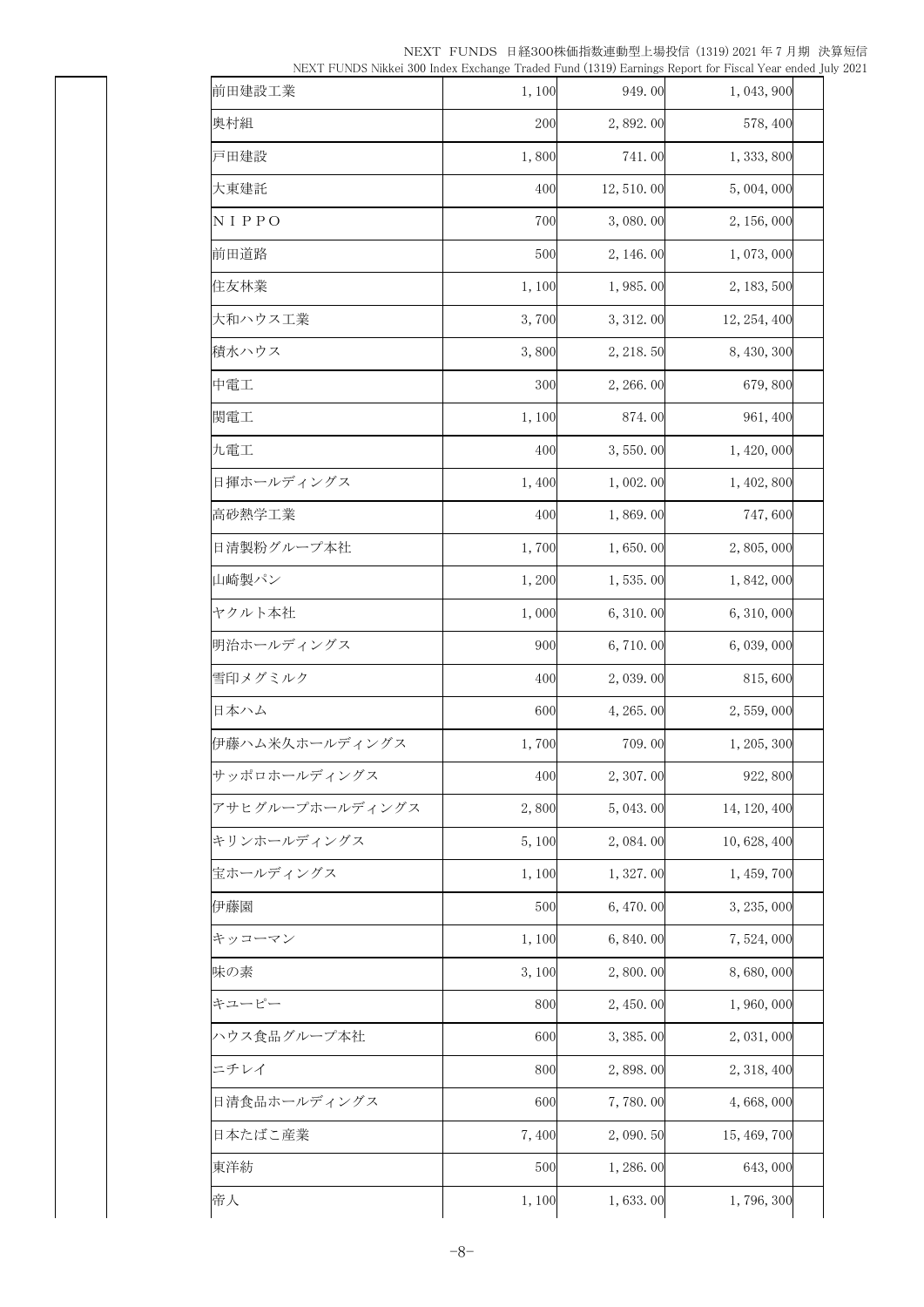|  | NEXT FUNDS 日経300株価指数連動型上場投信 (1319) 2021 年 7 月期 決算短信                                                     |  |
|--|---------------------------------------------------------------------------------------------------------|--|
|  | NEXT FUNDS Nikkei 300 Index Exchange Traded Fund (1319) Earnings Report for Fiscal Year ended July 2021 |  |

| 東レ              | 9,100  | 705.70     | 6, 421, 870  |  |
|-----------------|--------|------------|--------------|--|
| ワコールホールディングス    | 400    | 2, 464.00  | 985,600      |  |
| オンワードホールディングス   | 900    | 360.00     | 324,000      |  |
| 王子ホールディングス      | 5,700  | 628.00     | 3,579,600    |  |
| 日本製紙            | 600    | 1, 240.00  | 744,000      |  |
| レンゴー            | 1,500  | 898.00     | 1, 347, 000  |  |
| クラレ             | 2,000  | 997.00     | 1,994,000    |  |
| 旭化成             | 7,800  | 1, 170.00  | 9, 126, 000  |  |
| 住友化学            | 9,200  | 557.00     | 5, 124, 400  |  |
| デンカ             | 500    | 3,635.00   | 1, 817, 500  |  |
| 信越化学工業          | 2,300  | 17,690.00  | 40,687,000   |  |
| 日本酸素ホールディングス    | 2,400  | 2,339.00   | 5,613,600    |  |
| 日本触媒            | 200    | 5, 190.00  | 1,038,000    |  |
| カネカ             | 400    | 4,400.00   | 1,760,000    |  |
| 三菱瓦斯化学          | 1,300  | 2, 259.00  | 2,936,700    |  |
| 三井化学            | 1,100  | 3, 575.00  | 3, 932, 500  |  |
| 東京応化工業          | 300    | 7,010.00   | 2, 103, 000  |  |
| 三菱ケミカルホールディングス  | 8,400  | 927.40     | 7,790,160    |  |
| ダイセル            | 1,700  | 912.00     | 1, 550, 400  |  |
| 積水化学工業          | 2,600  | 1,867.00   | 4, 854, 200  |  |
| 宇部興産            | 600    | 2, 192.00  | 1, 315, 200  |  |
| 花王              | 2,600  | 6,664.00   | 17, 326, 400 |  |
| 日本ペイントホールディングス  | 13,200 | 1,382.00   | 18, 242, 400 |  |
| D I C           | 500    | 2,698.00   | 1, 349, 000  |  |
| 東洋インキSCホールディングス | 300    | 1, 941.00  | 582, 300     |  |
| 富士フイルムホールディングス  | 2,900  | 8, 182.00  | 23, 727, 800 |  |
| 資生堂             | 2,200  | 7,910.00   | 17, 402, 000 |  |
| ライオン            | 1,700  | 1,956.00   | 3, 325, 200  |  |
| 日東電工            | 800    | 8,010.00   | 6, 408, 000  |  |
| ユニ・チャーム         | 3,500  | 4, 363.00  | 15, 270, 500 |  |
| 協和キリン           | 3,000  | 3, 925.00  | 11,775,000   |  |
| 武田薬品工業          | 8,800  | 3,644.00   | 32, 067, 200 |  |
| アステラス製薬         | 10,400 | 1,871.00   | 19, 458, 400 |  |
| 塩野義製薬           | 1,700  | 5,678.00   | 9, 652, 600  |  |
| 中外製薬            | 9,400  | 4, 124. 00 | 38, 765, 600 |  |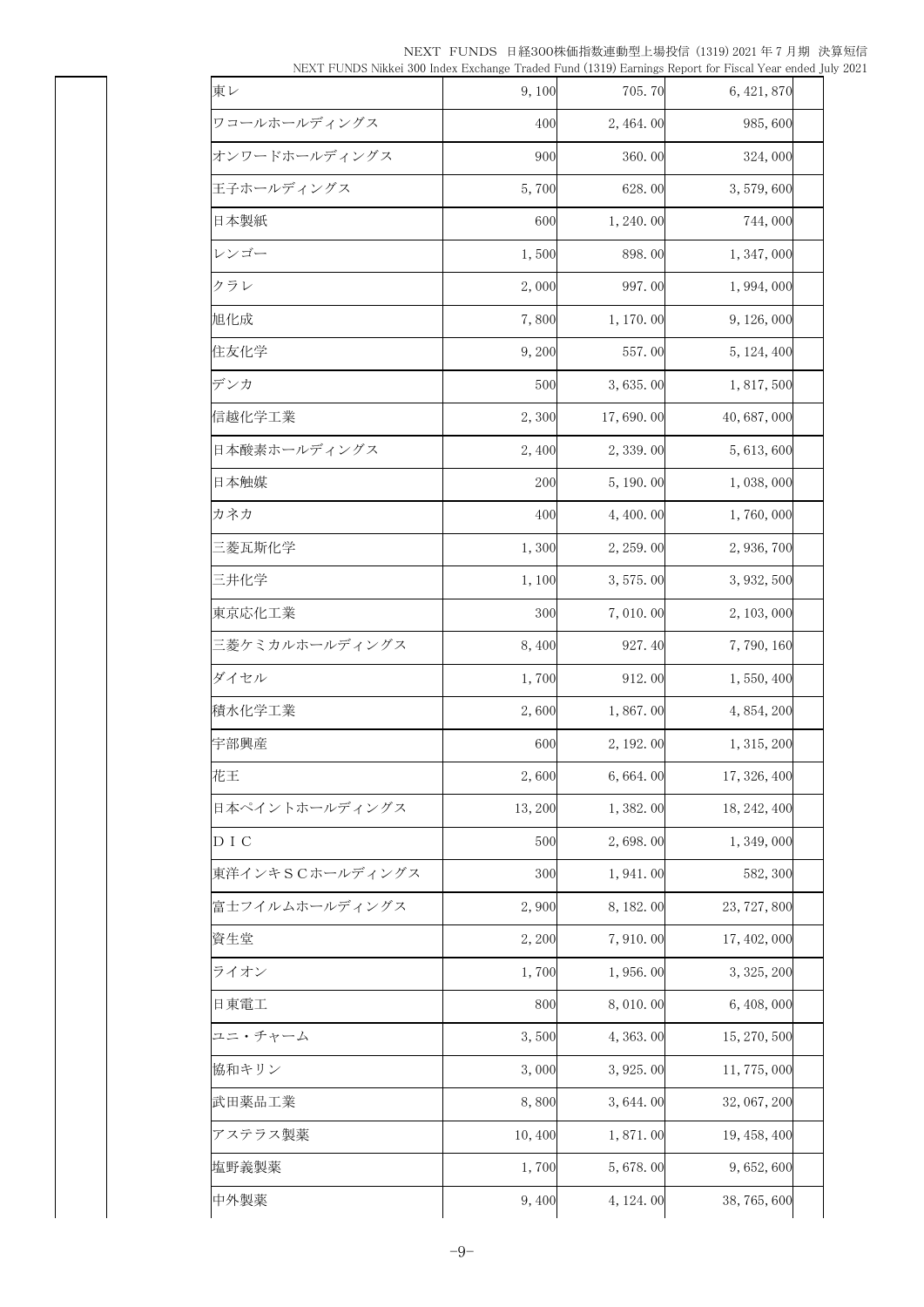| in the complete that the material contract the contract of the contract of the contract of the contract of the |        |            |              |  |
|----------------------------------------------------------------------------------------------------------------|--------|------------|--------------|--|
| エーザイ                                                                                                           | 1,700  | 10,695.00  | 18, 181, 500 |  |
| 第一三共                                                                                                           | 10,900 | 2, 237.50  | 24, 388, 750 |  |
| 大塚ホールディングス                                                                                                     | 3,100  | 4, 304. 00 | 13, 342, 400 |  |
| 大正製薬ホールディングス                                                                                                   | 500    | 5,870.00   | 2, 935, 000  |  |
| 出光興産                                                                                                           | 1,700  | 2,581.00   | 4, 387, 700  |  |
| ENEOSホールディングス                                                                                                  | 18,000 | 464.30     | 8, 357, 400  |  |
| 横浜ゴム                                                                                                           | 900    | 2, 269.00  | 2, 042, 100  |  |
| ブリヂストン                                                                                                         | 4,000  | 4, 956. 00 | 19, 824, 000 |  |
| 住友ゴム工業                                                                                                         | 1,500  | 1, 499.00  | 2, 248, 500  |  |
| A G C                                                                                                          | 1,300  | 4,550.00   | 5, 915, 000  |  |
| 日本電気硝子                                                                                                         | 600    | 2, 447.00  | 1, 468, 200  |  |
| 太平洋セメント                                                                                                        | 700    | 2, 470.00  | 1,729,000    |  |
| TOTO                                                                                                           | 1,000  | 5,610.00   | 5,610,000    |  |
| 日本碍子                                                                                                           | 1,800  | 1,804.00   | 3, 247, 200  |  |
| 日本特殊陶業                                                                                                         | 1,100  | 1,597.00   | 1,756,700    |  |
| 日本製鉄                                                                                                           | 5,300  | 1,783.50   | 9, 452, 550  |  |
| 神戸製鋼所                                                                                                          | 2,000  | 693.00     | 1,386,000    |  |
| ジェイ エフ イー ホールディン<br>グス                                                                                         | 3,400  | 1, 255.00  | 4, 267, 000  |  |
| 日立金属                                                                                                           | 2,400  | 2, 128.00  | 5, 107, 200  |  |
| 日本軽金属ホールディングス                                                                                                  | 300    | 1,858.00   | 557, 400     |  |
| 三井金属鉱業                                                                                                         | 300    | 3,010.00   | 903,000      |  |
| 三菱マテリアル                                                                                                        | 700    | 2, 198.00  | 1,538,600    |  |
| 住友金属鉱山                                                                                                         | 1,600  | 4, 291.00  | 6,865,600    |  |
| DOWAホールディングス                                                                                                   | 300    | 4, 250.00  | 1, 275, 000  |  |
| 古河機械金属                                                                                                         | 200    | 1, 237.00  | 247, 400     |  |
| 古河電気工業                                                                                                         | 400    | 2,675.00   | 1,070,000    |  |
| 住友電気工業                                                                                                         | 4,400  | 1,544.00   | 6,793,600    |  |
| フジクラ                                                                                                           | 1,700  | 545.00     | 926, 500     |  |
| <b>SUMCO</b>                                                                                                   | 1,600  | 2,645.00   | 4, 232, 000  |  |
| 東洋製罐グループホールディングス                                                                                               | 1,100  | 1, 432.00  | 1, 575, 200  |  |
| 三和ホールディングス                                                                                                     | 1,300  | 1, 292.00  | 1,679,600    |  |
| L I X I L                                                                                                      | 1,700  | 2,818.00   | 4,790,600    |  |
|                                                                                                                |        | 5, 200.00  | 1,040,000    |  |
| オークマ                                                                                                           | 200    |            |              |  |
| アマダ                                                                                                            | 2,000  | 1,087.00   | 2, 174, 000  |  |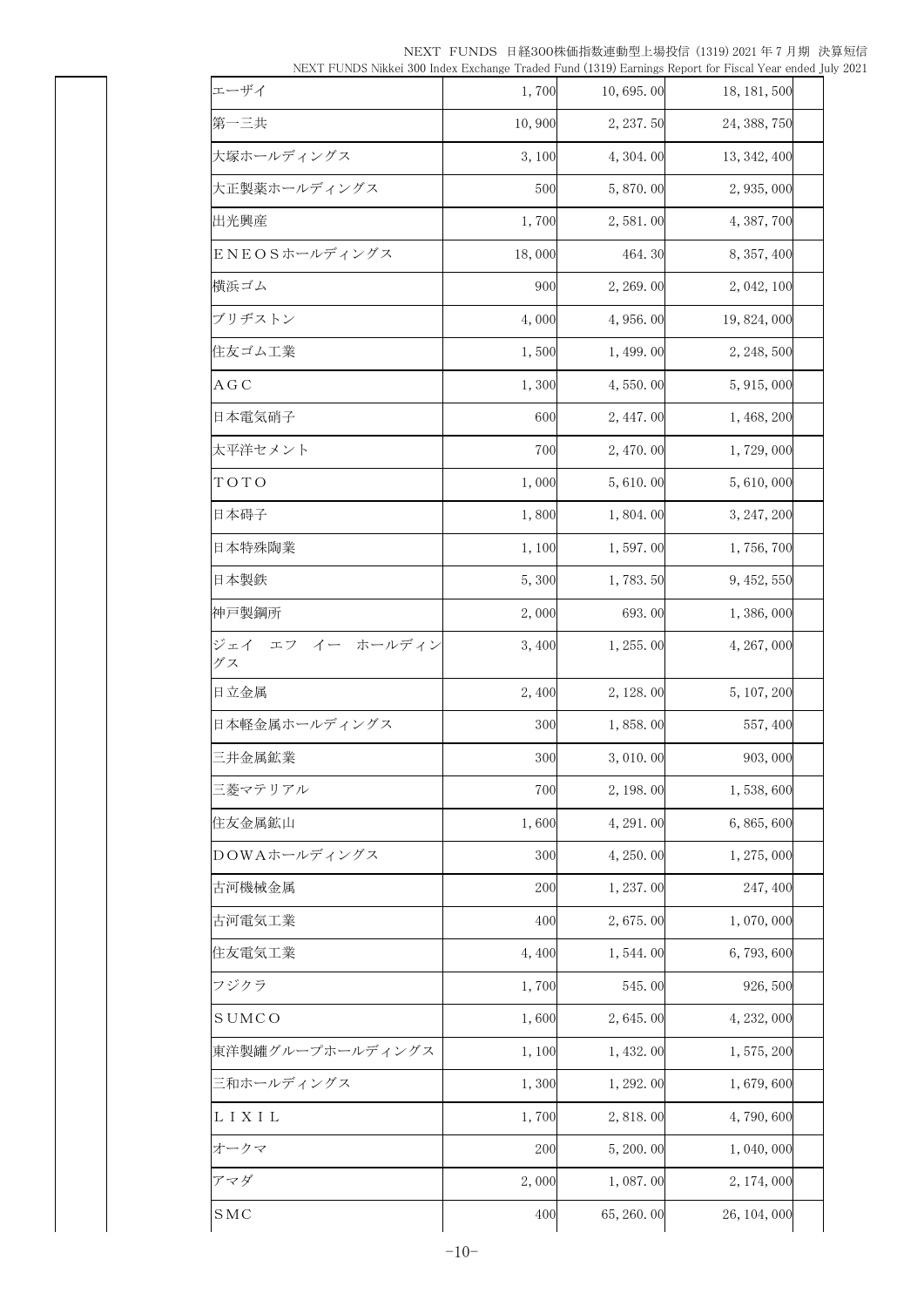|  | NEXT FUNDS 日経300株価指数連動型上場投信 (1319) 2021 年 7 月期 決算短信                                                     |  |
|--|---------------------------------------------------------------------------------------------------------|--|
|  | NEXT FUNDS Nikkei 300 Index Exchange Traded Fund (1319) Earnings Report for Fiscal Year ended July 2021 |  |

| 小松製作所         | 5,400  | 2,622.00   | 14, 158, 800 |  |
|---------------|--------|------------|--------------|--|
| 住友重機械工業       | 700    | 3,060.00   | 2, 142, 000  |  |
| 日立建機          | 1,200  | 3, 210.00  | 3, 852, 000  |  |
| クボタ           | 6,700  | 2, 221.50  | 14, 884, 050 |  |
| 荏原製作所         | 500    | 5, 420.00  | 2,710,000    |  |
| ダイキン工業        | 1,600  | 21, 300.00 | 34, 080, 000 |  |
| 栗田工業          | 600    | 5, 450.00  | 3, 270, 000  |  |
| 椿本チエイン        | 200    | 3, 160.00  | 632,000      |  |
| ダイフク          | 700    | 9,660.00   | 6,762,000    |  |
| 平和            | 600    | 1,982.00   | 1, 189, 200  |  |
| アマノ           | 400    | 2,794.00   | 1, 117, 600  |  |
| セガサミーホールディングス | 1,500  | 1, 452.00  | 2, 178, 000  |  |
| 日本精工          | 3,100  | 899.00     | 2,786,900    |  |
| N T N         | 3,000  | 282.00     | 846,000      |  |
| ジェイテクト        | 1,900  | 1, 107.00  | 2, 103, 300  |  |
| 不二越           | 100    | 4, 190. 00 | 419,000      |  |
| 三菱重工業         | 1,900  | 3, 186. 00 | 6, 053, 400  |  |
| I H I         | 900    | 2,538.00   | 2, 284, 200  |  |
| コニカミノルタ       | 2,800  | 601.00     | 1,682,800    |  |
| ブラザー工業        | 1,500  | 2, 172.00  | 3, 258, 000  |  |
| ミネベアミツミ       | 2,400  | 2,996.00   | 7, 190, 400  |  |
| 日立製作所         | 5,400  | 6,558.00   | 35, 413, 200 |  |
| 三菱電機          | 12,000 | 1, 447.00  | 17, 364, 000 |  |
| 富士電機          | 800    | 5, 010.00  | 4,008,000    |  |
| 日本電産          | 3,300  | 12,560.00  | 41, 448, 000 |  |
| 日本電気          | 1,500  | 5,610.00   | 8, 415, 000  |  |
| 富士通           | 1,200  | 21,080.00  | 25, 296, 000 |  |
| パナソニック        | 13,700 | 1, 296. 00 | 17, 755, 200 |  |
| ソニーグループ       | 7,000  | 11, 055.00 | 77, 385, 000 |  |
| TDK           | 700    | 13, 270.00 | 9, 289, 000  |  |
| キーエンス         | 1,400  | 56, 310.00 | 78, 834, 000 |  |
| ファナック         | 1,100  | 25, 830.00 | 28, 413, 000 |  |
| 京セラ           | 2,100  | 6,638.00   | 13, 939, 800 |  |
| 村田製作所         | 3,800  | 8,879.00   | 33, 740, 200 |  |
| キヤノン          | 7,400  | 2, 477.00  | 18, 329, 800 |  |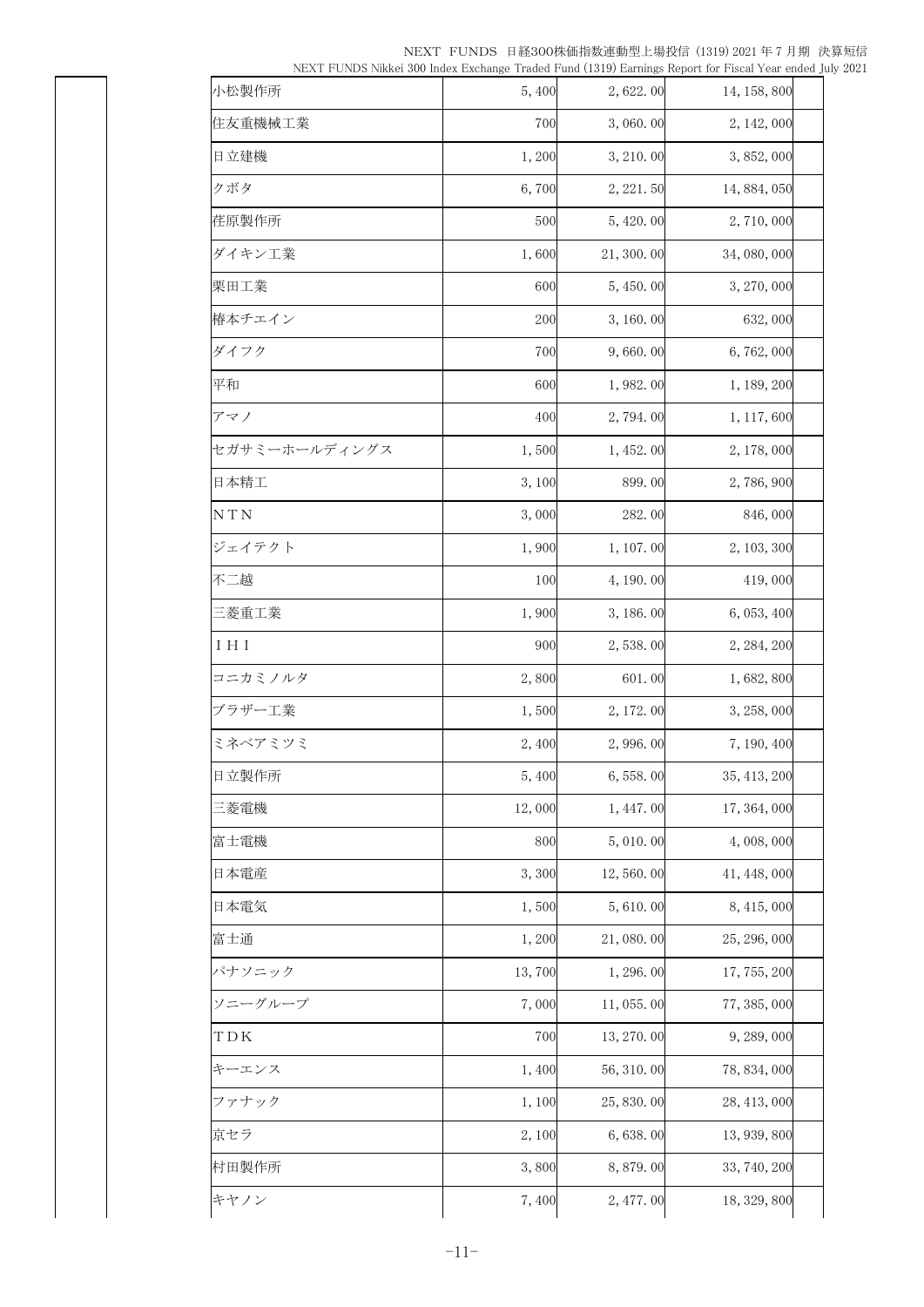| $10271$ T $0100$ Minited 600 match Extending C Tradition Fund (1019) Earlings Report for Thouar Fear ended J |        |            |               |  |
|--------------------------------------------------------------------------------------------------------------|--------|------------|---------------|--|
| リコー                                                                                                          | 4,200  | 1, 201.00  | 5, 044, 200   |  |
| 東京エレクトロン                                                                                                     | 900    | 45, 840.00 | 41, 256, 000  |  |
| 豊田自動織機                                                                                                       | 1,800  | 9, 240.00  | 16, 632, 000  |  |
| デンソー                                                                                                         | 4,400  | 7,397.00   | 32, 546, 800  |  |
| 三井E&Sホールディングス                                                                                                | 500    | 531.00     | 265,500       |  |
| 川崎重工業                                                                                                        | 900    | 2, 312.00  | 2,080,800     |  |
| 日産自動車                                                                                                        | 23,500 | 576.10     | 13, 538, 350  |  |
| トヨタ自動車                                                                                                       | 18,200 | 9,650.00   | 175, 630, 000 |  |
| 新明和工業                                                                                                        | 400    | 950.00     | 380,000       |  |
| 本田技研工業                                                                                                       | 10,100 | 3, 448.00  | 34, 824, 800  |  |
| シマノ                                                                                                          | 500    | 27, 955.00 | 13, 977, 500  |  |
| テルモ                                                                                                          | 4,200  | 4, 404. 00 | 18, 496, 800  |  |
| 島津製作所                                                                                                        | 1,700  | 4, 315.00  | 7, 335, 500   |  |
| ニコン                                                                                                          | 2,100  | 1,070.00   | 2, 247, 000   |  |
| オリンパス                                                                                                        | 7,200  | 2, 200.00  | 15, 840, 000  |  |
| HOYA                                                                                                         | 2,100  | 14, 845.00 | 31, 174, 500  |  |
| シチズン時計                                                                                                       | 1,800  | 410.00     | 738,000       |  |
| バンダイナムコホールディングス                                                                                              | 1,200  | 7, 233.00  | 8,679,600     |  |
| トッパン・フォームズ                                                                                                   | 600    | 1,069.00   | 641, 400      |  |
| 凸版印刷                                                                                                         | 2,000  | 1,740.00   | 3, 480, 000   |  |
| 大日本印刷                                                                                                        | 1,800  | 2, 377.00  | 4, 278, 600   |  |
| NISSHA                                                                                                       | 300    | 1,586.00   | 475,800       |  |
| アシックス                                                                                                        | 1,100  | 2,512.00   | 2,763,200     |  |
| ヤマハ                                                                                                          | 1,100  | 5,890.00   | 6, 479, 000   |  |
| ピジョン                                                                                                         | 700    | 3, 230.00  | 2, 261, 000   |  |
| リンテック                                                                                                        | 400    | 2, 351.00  | 940, 400      |  |
| 任天堂                                                                                                          | 700    | 63, 290.00 | 44, 303, 000  |  |
| タカラスタンダード                                                                                                    | 400    | 1,546.00   | 618, 400      |  |
| コクヨ                                                                                                          | 700    | 1,764.00   | 1, 234, 800   |  |
| オカムラ                                                                                                         | 600    | 1, 473.00  | 883, 800      |  |
| 東京電力ホールディングス                                                                                                 | 9,000  | 321.00     | 2,889,000     |  |
| 中部電力                                                                                                         | 4,200  | 1,334.00   | 5,602,800     |  |
| 関西電力                                                                                                         | 5,200  | 1,052.50   | 5, 473, 000   |  |
| 東北電力                                                                                                         | 2,800  | 864.00     | 2, 419, 200   |  |
| 九州電力                                                                                                         | 2,600  | 844.00     | 2, 194, 400   |  |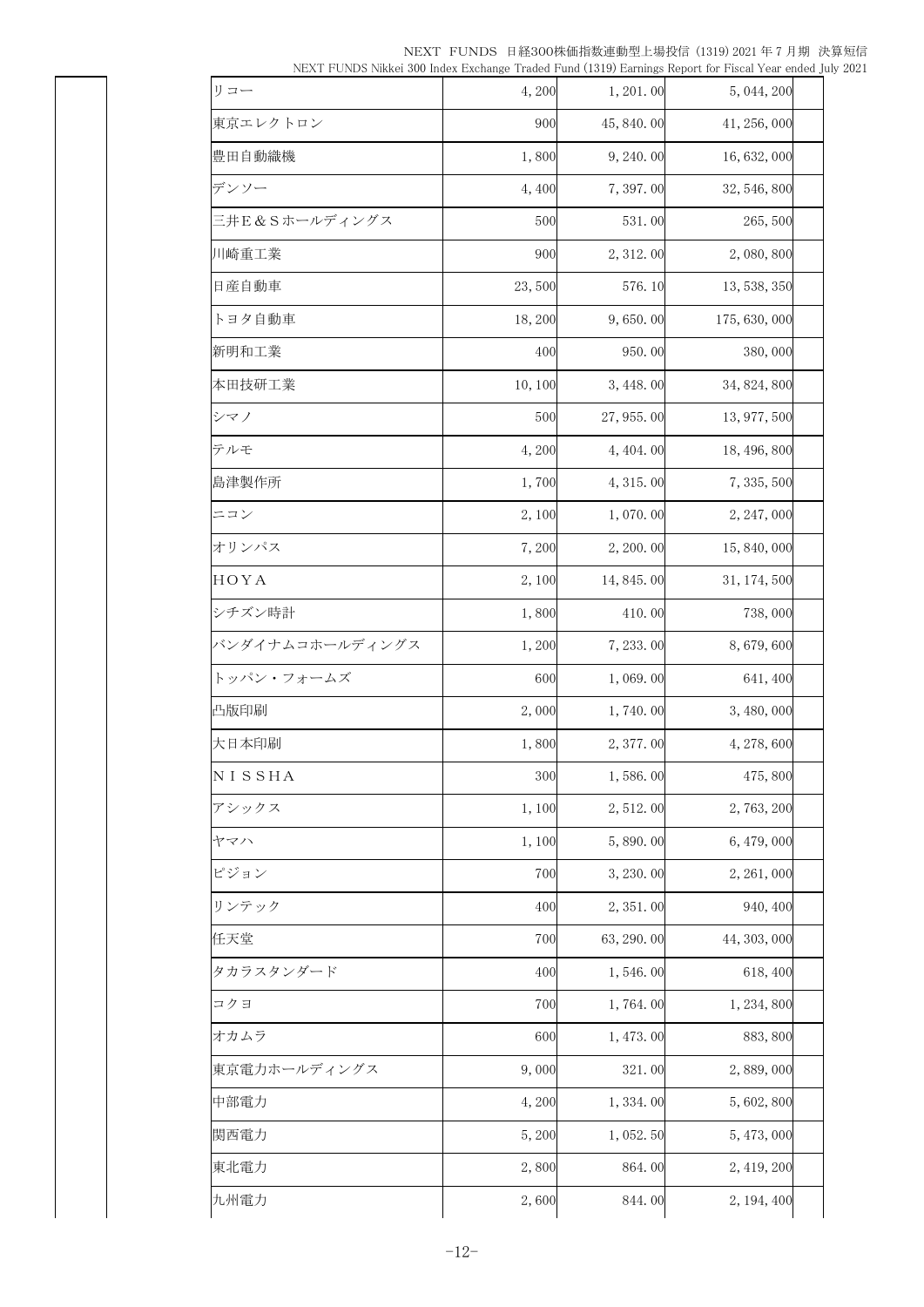| 東京瓦斯           | 2,500  | 2,054.00   | 5, 135, 000  |
|----------------|--------|------------|--------------|
| 大阪瓦斯           | 2,300  | 2,016.00   | 4,636,800    |
| 東武鉄道           | 1,200  | 2, 903.00  | 3, 483, 600  |
| 東急             | 3,500  | 1,580.00   | 5,530,000    |
| 小田急電鉄          | 2,100  | 2,816.00   | 5, 913, 600  |
| 東日本旅客鉄道        | 2,100  | 8, 111.00  | 17, 033, 100 |
| 西日本旅客鉄道        | 1,100  | 6, 542.00  | 7, 196, 200  |
| 東海旅客鉄道         | 1,100  | 17, 325.00 | 19, 057, 500 |
| 近鉄グループホールディングス | 1,100  | 3,965.00   | 4, 361, 500  |
| 阪急阪神ホールディングス   | 1,400  | 3, 475.00  | 4,865,000    |
| 日本通運           | 500    | 8, 120.00  | 4,060,000    |
| ヤマトホールディングス    | 2,200  | 3, 295.00  | 7, 249, 000  |
| 福山通運           | 300    | 4,000.00   | 1, 200, 000  |
| セイノーホールディングス   | 1,200  | 1,365.00   | 1,638,000    |
| SGホールディングス     | 3,600  | 2,889.00   | 10, 400, 400 |
| 日本郵船           | 900    | 5, 340.00  | 4,806,000    |
| 商船三井           | 700    | 5,030.00   | 3, 521, 000  |
| 日本航空           | 2,400  | 2, 483.00  | 5, 959, 200  |
| ANAホールディングス    | 2,700  | 2,743.00   | 7,406,100    |
| 三菱倉庫           | 500    | 3, 215.00  | 1,607,500    |
| 三井倉庫ホールディングス   | 100    | 2, 544.00  | 254, 400     |
| 住友倉庫           | 500    | 1,557.00   | 778,500      |
| 上組             | 700    | 2, 241.00  | 1, 568, 700  |
| TIS            | 1,500  | 2,817.00   | 4, 225, 500  |
| ネクソン           | 5,000  | 2, 275, 00 | 11, 375, 000 |
| GMOペイメントゲートウェイ | 400    | 13, 790.00 | 5, 516, 000  |
| 野村総合研究所        | 3,400  | 3,580.00   | 12, 172, 000 |
| オービック          | 600    | 20, 430.00 | 12, 258, 000 |
| Zホールディングス      | 42,700 | 544.30     | 23, 241, 610 |
| トレンドマイクロ       | 800    | 5,710.00   | 4, 568, 000  |
| 日本オラクル         | 700    | 8,070.00   | 5,649,000    |
| 伊藤忠テクノソリューションズ | 1,300  | 3, 385.00  | 4, 400, 500  |
| 大塚商会           | 1,100  | 5,700.00   | 6, 270, 000  |
| 日本ユニシス         | 600    | 3, 400.00  | 2, 040, 000  |
| 日本電信電話         | 14,700 | 2, 849. 50 | 41, 887, 650 |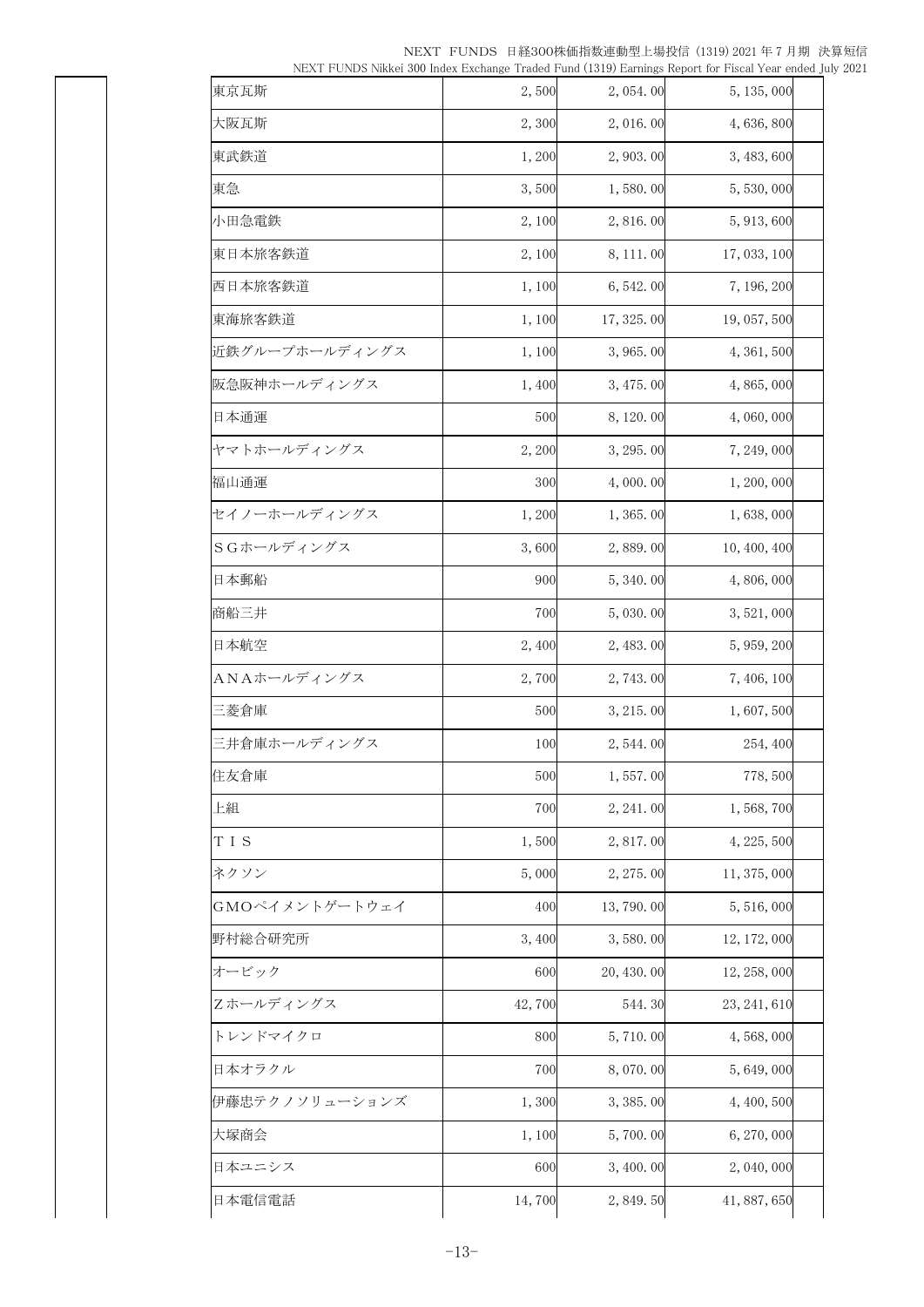NEXT FUNDS 日経300株価指数連動型上場投信 (1319) 2021 年 7 月期 決算短信 NEXT FUNDS Nikkei 300 Index Exchange Traded Fund (1319) Earnings Report for Fiscal Year ended July 2021

|                          |        |             | Turry L. O. Woo Tunnel 600 much Enchange Tradea Pana (1019) Barnings Report for Fiscal Tear Chuca Ji |  |
|--------------------------|--------|-------------|------------------------------------------------------------------------------------------------------|--|
| KDD I                    | 12,900 | 3, 450.00   | 44, 505, 000                                                                                         |  |
| 東宝                       | 1,000  | 4,605.00    | 4,605,000                                                                                            |  |
| エヌ・ティ・ティ・データ             | 7,800  | 1,719.00    | 13, 408, 200                                                                                         |  |
| スクウェア・エニックス・ホールデ<br>ィングス | 700    | 5, 220.00   | 3,654,000                                                                                            |  |
| コナミホールディングス              | 800    | 6,300.00    | 5,040,000                                                                                            |  |
| ソフトバンクグループ               | 9,600  | 7, 327.00   | 70, 339, 200                                                                                         |  |
| 双日                       | 7,000  | 334.00      | 2, 338, 000                                                                                          |  |
| 伊藤忠商事                    | 8,800  | 3, 184. 00  | 28, 019, 200                                                                                         |  |
| 丸紅                       | 9,700  | 946.30      | 9, 179, 110                                                                                          |  |
| 豊田通商                     | 2,000  | 5,090.00    | 10, 180, 000                                                                                         |  |
| 三井物産                     | 9,400  | 2, 519.50   | 23, 683, 300                                                                                         |  |
| 住友商事                     | 7,000  | 1,469.00    | 10, 283, 000                                                                                         |  |
| 三菱商事                     | 8,300  | 3,063.00    | 25, 422, 900                                                                                         |  |
| キヤノンマーケティングジャパン          | 700    | 2,526.00    | 1,768,200                                                                                            |  |
| 岩谷産業                     | 300    | 6,390.00    | 1, 917, 000                                                                                          |  |
| サンリオ                     | 500    | 1,993.00    | 996, 500                                                                                             |  |
| スズケン                     | 600    | 3, 285.00   | 1, 971, 000                                                                                          |  |
| ローソン                     | 600    | 5, 160.00   | 3,096,000                                                                                            |  |
| エービーシー・マート               | 500    | 6, 270.00   | 3, 135, 000                                                                                          |  |
| J. フロント リテイリング           | 1,500  | 1,015.00    | 1, 522, 500                                                                                          |  |
| ZOZO                     | 1,700  | 3, 525.00   | 5, 992, 500                                                                                          |  |
| 三越伊勢丹ホールディングス            | 2,200  | 799.00      | 1,757,800                                                                                            |  |
| セブン&アイ・ホールディングス          | 4,900  | 5,018.00    | 24, 588, 200                                                                                         |  |
| 良品計画                     | 1,600  | 2,060.00    | 3, 296, 000                                                                                          |  |
| パン・パシフィック・インターナシ<br>ョナルホ | 3,500  | 2, 350.00   | 8, 225, 000                                                                                          |  |
| しまむら                     | 200    | 10, 130, 00 | 2,026,000                                                                                            |  |
| 高島屋                      | 1,000  | 1, 251, 00  | 1, 251, 000                                                                                          |  |
| エイチ・ツー・オー リテイリング         | 700    | 933.00      | 653, 100                                                                                             |  |
| 丸井グループ                   | 1,200  | 2,046.00    | 2, 455, 200                                                                                          |  |
| イオン                      | 4,900  | 2, 919.00   | 14, 303, 100                                                                                         |  |
| イズミ                      | 400    | 4,005.00    | 1,602,000                                                                                            |  |
| ヤマダホールディングス              | 5,400  | 496.00      | 2,678,400                                                                                            |  |
| ニトリホールディングス              | 600    | 19,620.00   | 11, 772, 000                                                                                         |  |
| ファーストリテイリング              | 600    | 79,680.00   | 47, 808, 000                                                                                         |  |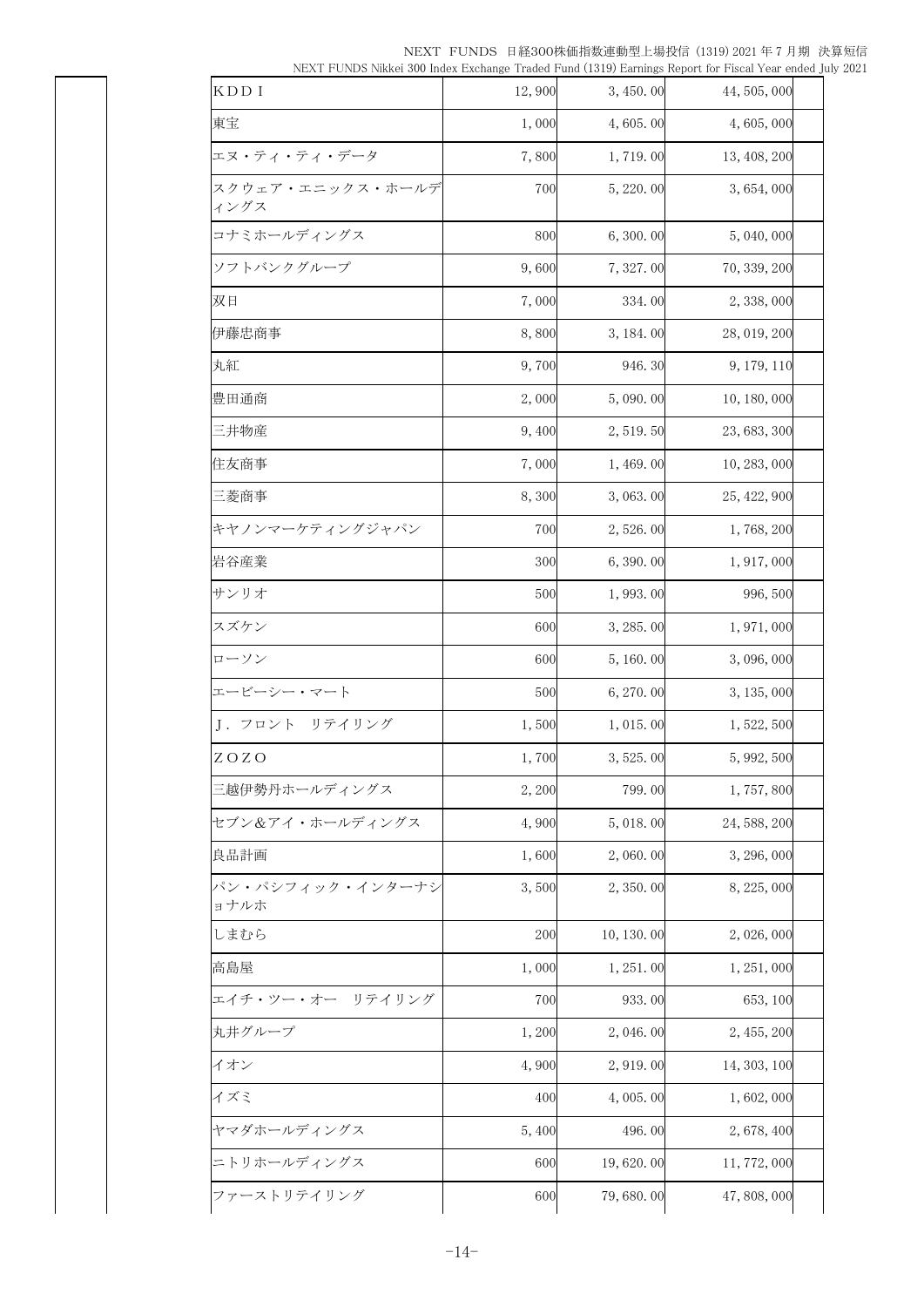NEXT FUNDS 日経300株価指数連動型上場投信 (1319) 2021 年 7 月期 決算短信 NEXT FUNDS Nikkei 300 Index Exchange Traded Fund (1319) Earnings Report for Fiscal Year ended July 2021

| . DAY I ONDO IMINGI 000 INGO DAGNINGO TIBBO I BIB (1019) DRIIIIIKS NGOTETOI I ISOBI TOBI CHICB JBIY A |        |            |              |  |
|-------------------------------------------------------------------------------------------------------|--------|------------|--------------|--|
| サンドラッグ                                                                                                | 700    | 3, 410.00  | 2, 387, 000  |  |
| めぶきフィナンシャルグループ                                                                                        | 6,600  | 232.00     | 1, 531, 200  |  |
| コンコルディア・フィナンシャルグ<br>ループ                                                                               | 6,700  | 395.00     | 2,646,500    |  |
| 三菱UFJフィナンシャル・グルー<br>プ                                                                                 | 75,800 | 586.80     | 44, 479, 440 |  |
| りそなホールディングス                                                                                           | 10,800 | 415.50     | 4, 487, 400  |  |
| 三井住友トラスト・ホールディング<br>ス                                                                                 | 2,100  | 3,506.00   | 7, 362, 600  |  |
| 三井住友フィナンシャルグループ                                                                                       | 7,700  | 3,716.00   | 28, 613, 200 |  |
| 千葉銀行                                                                                                  | 4,500  | 637.00     | 2,866,500    |  |
| ふくおかフィナンシャルグループ                                                                                       | 1,100  | 1,851.00   | 2, 036, 100  |  |
| 静岡銀行                                                                                                  | 3,300  | 822.00     | 2, 712, 600  |  |
| みずほフィナンシャルグループ                                                                                        | 14,200 | 1,560.00   | 22, 152, 000 |  |
| 大和証券グループ本社                                                                                            | 9,500  | 562.80     | 5, 346, 600  |  |
| 野村ホールディングス                                                                                            | 18,000 | 542.30     | 9, 761, 400  |  |
| SOMPOホールディングス                                                                                         | 2,100  | 4, 292, 00 | 9, 013, 200  |  |
| MS&ADインシュアランスグルー<br>プホール                                                                              | 3,300  | 3, 249.00  | 10, 721, 700 |  |
| 第一生命ホールディングス                                                                                          | 6,200  | 1, 914. 50 | 11,869,900   |  |
| 東京海上ホールディングス                                                                                          | 3,900  | 5,078.00   | 19, 804, 200 |  |
| クレディセゾン                                                                                               | 1,000  | 1,322.00   | 1, 322, 000  |  |
| 東京センチュリー                                                                                              | 700    | 5,540.00   | 3, 878, 000  |  |
| イオンフィナンシャルサービス                                                                                        | 1,200  | 1,375.00   | 1,650,000    |  |
| アコム                                                                                                   | 8,700  | 462.00     | 4, 019, 400  |  |
| オリックス                                                                                                 | 7,200  | 1,860.50   | 13, 395, 600 |  |
| 三菱HCキャピタル                                                                                             | 8,200  | 588.00     | 4, 821, 600  |  |
| 日本取引所グループ                                                                                             | 3,000  | 2, 428.00  | 7, 284, 000  |  |
| ヒューリック                                                                                                | 3,800  | 1, 243.00  | 4,723,400    |  |
| 飯田グループホールディングス                                                                                        | 1,600  | 2,618.00   | 4, 188, 800  |  |
| 三井不動産                                                                                                 | 5,400  | 2, 617.50  | 14, 134, 500 |  |
| 三菱地所                                                                                                  | 7,800  | 1,752.00   | 13, 665, 600 |  |
| 住友不動産                                                                                                 | 2,700  | 3,776.00   | 10, 195, 200 |  |
| イオンモール                                                                                                | 1,300  | 1,680.00   | 2, 184, 000  |  |
| 綜合警備保障                                                                                                | 600    | 4, 925.00  | 2, 955, 000  |  |
| エムスリー                                                                                                 | 3,800  | 7,631.00   | 28, 997, 800 |  |
| ディー・エヌ・エー                                                                                             | 700    | 2, 229.00  | 1,560,300    |  |
|                                                                                                       |        |            |              |  |